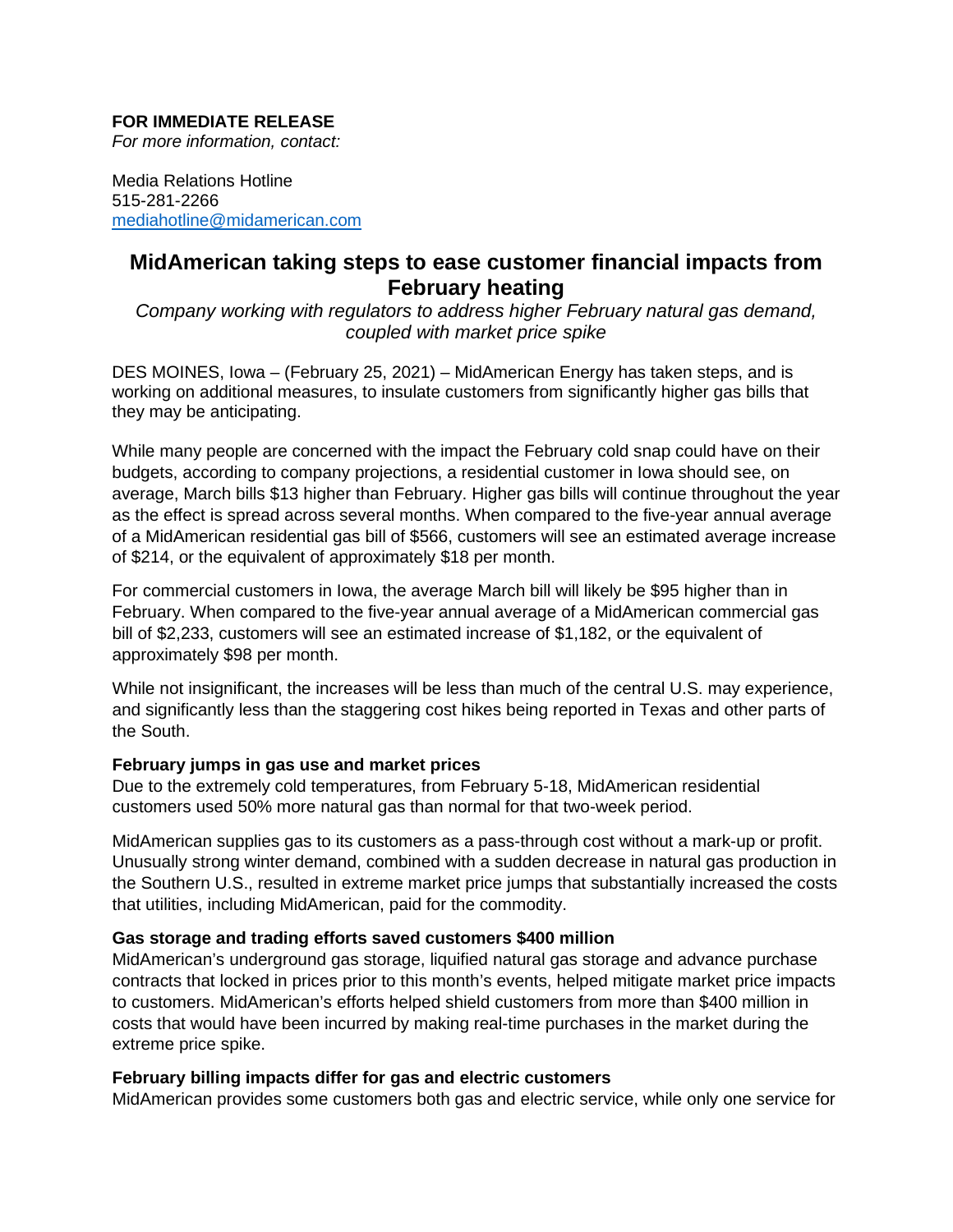others. The amount billed for each service is calculated separately. As a result of the cold snap, MidAmerican expects minimal impact to the electric component of customer bills. Natural gas charges reflect both the cost of the fuel the company purchases from suppliers and the amount of energy a customer uses. While the impact to customers will vary depending on their energy usage, most customers will see some increases as a result of the natural gas market price spikes.

"We understand that many are worried about an upcoming sticker shock for February heating, so we're doing everything we can to lessen the financial burden on our customers," Mike Gehringer, MidAmerican's vice president of customer operations, said.

**MidAmerican asks Iowa Utilities Board to suspend short-term billing window rule** In a [request](https://wcc.efs.iowa.gov/cs/idcplg?IdcService=GET_FILE&allowInterrupt=1&dID=342268&noSaveAs=1) filed late Wednesday with the Iowa Utilities Board, MidAmerican asked the board to suspend a rule requiring the company to collect all February heating costs during a limited billing window that currently ends in August.

The request would help protect customers who face higher natural gas bills over the next several months following February's unprecedented weather and natural gas market conditions that affected much of the nation.

Meanwhile, at a meeting the Iowa Utilities Board has scheduled for March 12, MidAmerican plans to discuss additional proposals to ease customer financial pressures, which include extending the payback period for February's higher heating costs beyond August.

In South Dakota this week, MidAmerican discussed a proposal with the South Dakota Public Utilities Commission that would spread out the collection of February costs through December. Currently, those costs are collected through August.

Illinois regulations already spread the payback time for February costs through December. Nebraska regulations provide utilities substantial flexibility in the time period allowed for recovering costs.

#### **Budget Billing**

MidAmerican offers a budget billing program to help customers ease bill fluctuations. The program is free for customers and simply averages utility charges that vary by changing seasons and different energy usage patterns. Customers can enroll by calling MidAmerican at 888-427-5632, or through the My Account link on the company's website at [www.MidAmericanEnergy.com.](http://www.midamericanenergy.com/)

Once enrolled, the bill is reconciled periodically to ensure payments are on track with actual usage. Customers enrolled in budget billing can contact MidAmerican at any time for an evaluation if they are concerned that their budget billing amount in not on track with their usage – they don't have to wait for MidAmerican's scheduled review.

#### **Financial assistance for customers**

MidAmerican encourages any customer facing financial hardship to communicate with the company so we can discuss options and try to help.

"For nearly a year, customers have been dealing with extraordinary circumstances that have taken their toll and stretched paychecks," Gehringer said. "We don't want these increased bill